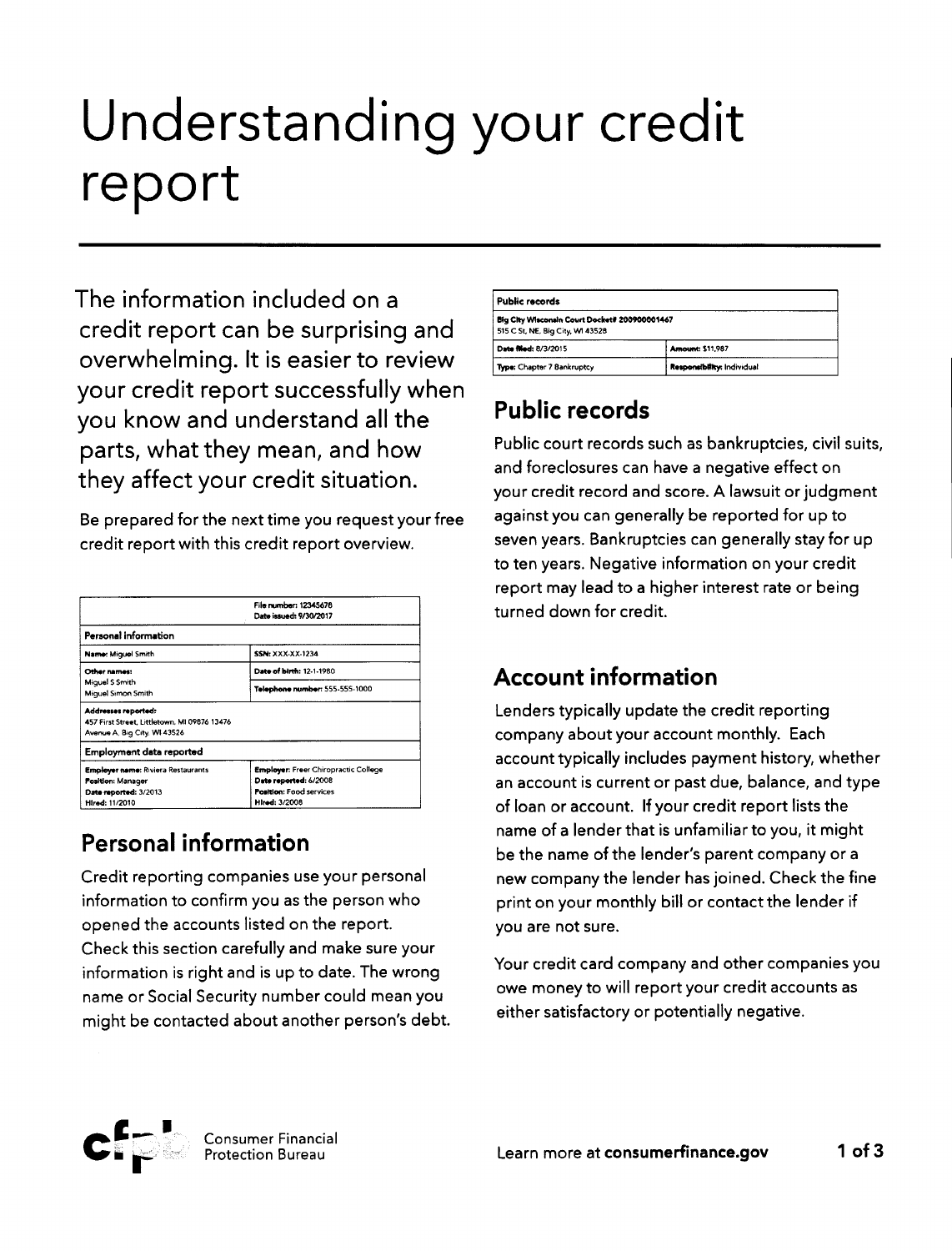| <b>Account information</b>                    |          |                                 |          |                             |          |          |
|-----------------------------------------------|----------|---------------------------------|----------|-----------------------------|----------|----------|
| Littletown Bank (B62391), Account #2010004637 |          |                                 |          |                             |          |          |
| <b>Balance: \$14,285</b>                      |          | Pay status: 30 days past due    |          |                             |          |          |
| Date updated: 8/30/2017                       |          | <b>Account type: Automobile</b> |          |                             |          |          |
| High balance: \$16,500                        |          | Responsibility: Individual      |          |                             |          |          |
| Part due: \$395                               |          | Date opened: 2/5/2017           |          |                             |          |          |
| Terms: \$395/month 48 months                  |          | Payment received: \$349         |          |                             |          |          |
| <b>Account type: Automobile</b>               |          |                                 |          | Last payment made: 7/5/2017 |          |          |
|                                               | 8/5/17   | 7/5/17                          | 6/5/17   | 5/5/17                      | 4/5/17   | 3/5/17   |
| Balance                                       | \$14,285 | \$14,680                        | \$14,988 | \$15,294                    | \$15,598 | \$15,901 |
| <b>Scheduled payment</b>                      | \$395    | \$395                           | \$395    | \$395                       | \$395    | \$395    |
| <b>Amount Paid</b>                            | \$0      | \$395                           | \$395    | \$395                       | \$395    | \$395    |
| Past Due                                      | \$395    | \$0                             | \$0      | \$0                         | \$0      | 50       |
| Rating                                        | 30       | ОΚ                              | OK       | OK                          | ОК       | ОΚ       |

#### Satisfactory accounts

Satisfactory accounts are in good standing because the credit reporting company has not received any negative reports. An account is usually still reported as current if paid within 30 days of the due date. But having a habit of always paying on time will protect your credit record and credit score.

| Collections                                  |                            |  |
|----------------------------------------------|----------------------------|--|
| Reliable collections (Y76381): Account #3629 |                            |  |
| Original creditor: ABC Megastore             | Amount placed: \$2,500     |  |
| Opened: 7/2/2013                             | Account type: Open         |  |
| <b>Balance: \$1,000</b>                      | Responsibility: Individual |  |

#### Potentially negative accounts

Accounts that are past due or in collections are listed as potentially negative. A credit reporting company generally reports most negative information, like missed payments or collections, for seven years. You may see that your original loan has a different company name. Lenders sometimes ask outside companies to collect debts that are owed to them. Or, they sometimes sell the debt. The new company that owns the debt is listed on your credit report.

| inquiries made to your account                                                                |                      |  |
|-----------------------------------------------------------------------------------------------|----------------------|--|
| inquiries that display to others<br>The following companies have received your credit report. |                      |  |
| <b>Auto Loan Store</b><br>90 President Lane, Big City, WI 43529                               | Requested on: 6/2013 |  |

## Credit inquiries

Credit reporting companies receive inquiries from businesses, lenders, or employers when they ask to review your credit report. The reason for the inquiry determines whether it could affect your credit score.

#### Hard inquiries

A hard inquiry to review your credit report is made by a lender when you apply for credit. Hard inquiries can affect your credit score because most credit scoring models look at how recently and how frequently you apply for credit.

| <b>Promotional Inquiries</b><br>These are not displayed to others and do not affect your credit scores. | The following companies received your name, address and other limited information about you<br>so they could make a firm offer of credit or insurance. They did not receive your full credit report. |
|---------------------------------------------------------------------------------------------------------|------------------------------------------------------------------------------------------------------------------------------------------------------------------------------------------------------|
| Dress for Success Fashion House<br>31 Fashion Lane, Big City, WI 43530                                  | Requested on: 7/2016                                                                                                                                                                                 |
|                                                                                                         |                                                                                                                                                                                                      |

| Account review inquiries                                         | The companies listed below obtained information from your consumer report for the purpose of   |
|------------------------------------------------------------------|------------------------------------------------------------------------------------------------|
| vour credit scores.                                              | an account review of business transaction. These are not displayed to others and do not affect |
| <b>Bank of Wisconsin</b><br>457 State Street, Big City, WI 43532 | Requested on: 6/2017                                                                           |

#### Soft inquiries

A soft inquiry is recorded when your credit file is reviewed for reasons other than your application for credit-for example, when a lender checks an existing account, when you request your own credit report, and sometimes when a potential lender prescreens you for a credit offer. Soft inquiries do not affect your credit score.